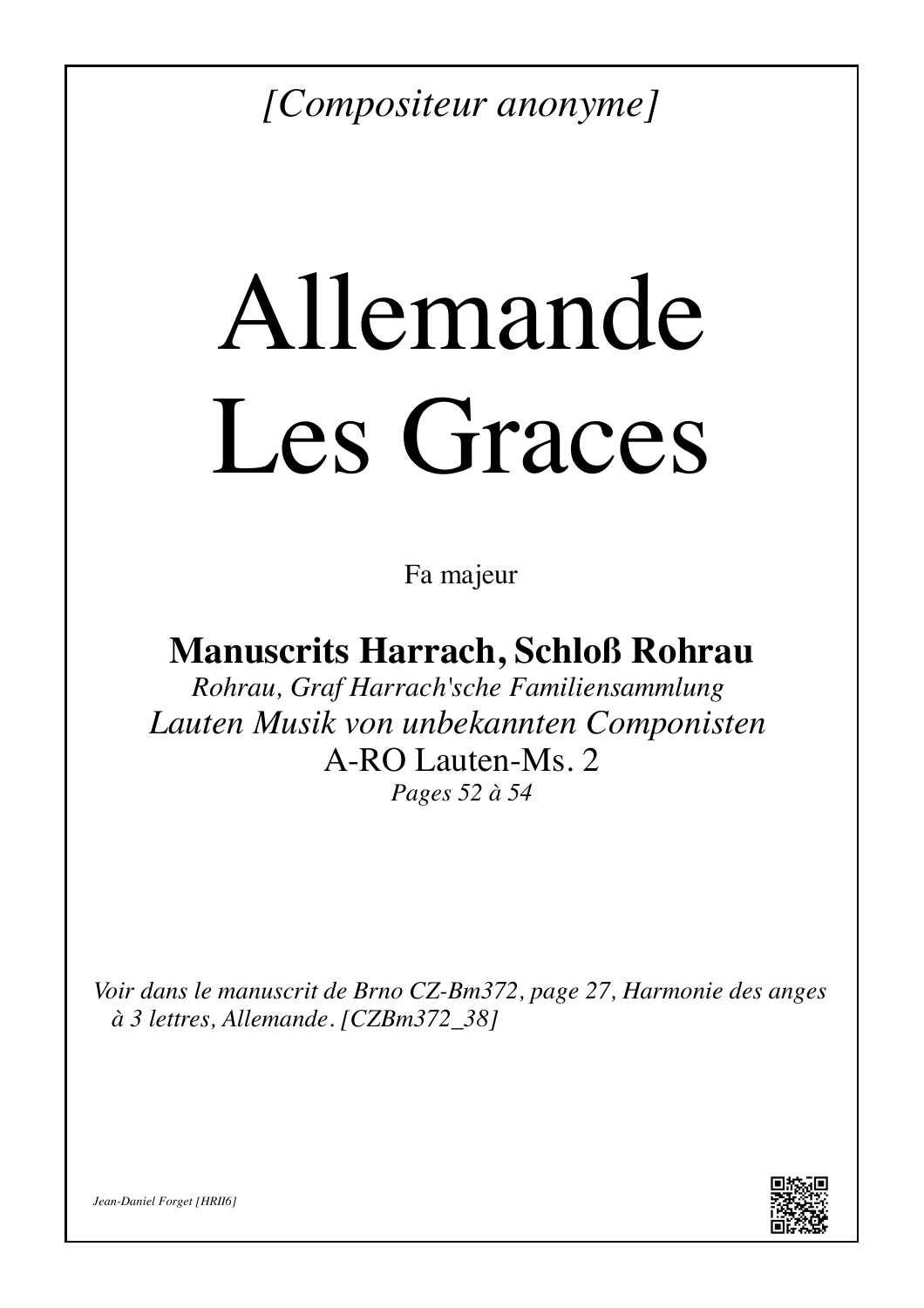# *Les variantes*

*[Allemande Les Graces.](#page-3-0)  [L'Allemande changée en Courante.](#page-5-0)  [L'Allemande changée en Gigue.](#page-7-0)*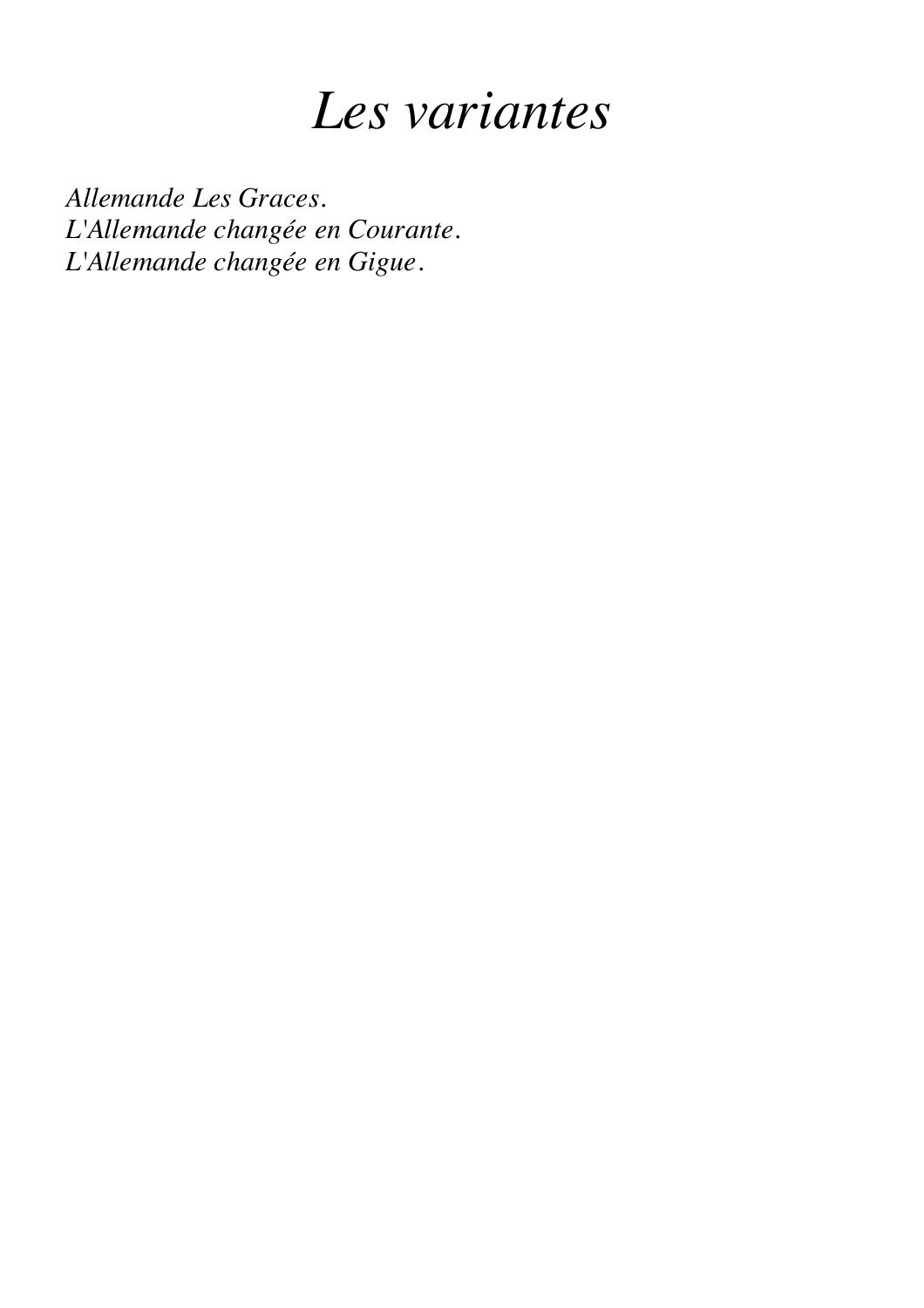<span id="page-2-0"></span>Tonalité et accord du luth : Fa majeur.

*Scordatura par octave*



*Accord ordinaire des 11 chœurs du luth*

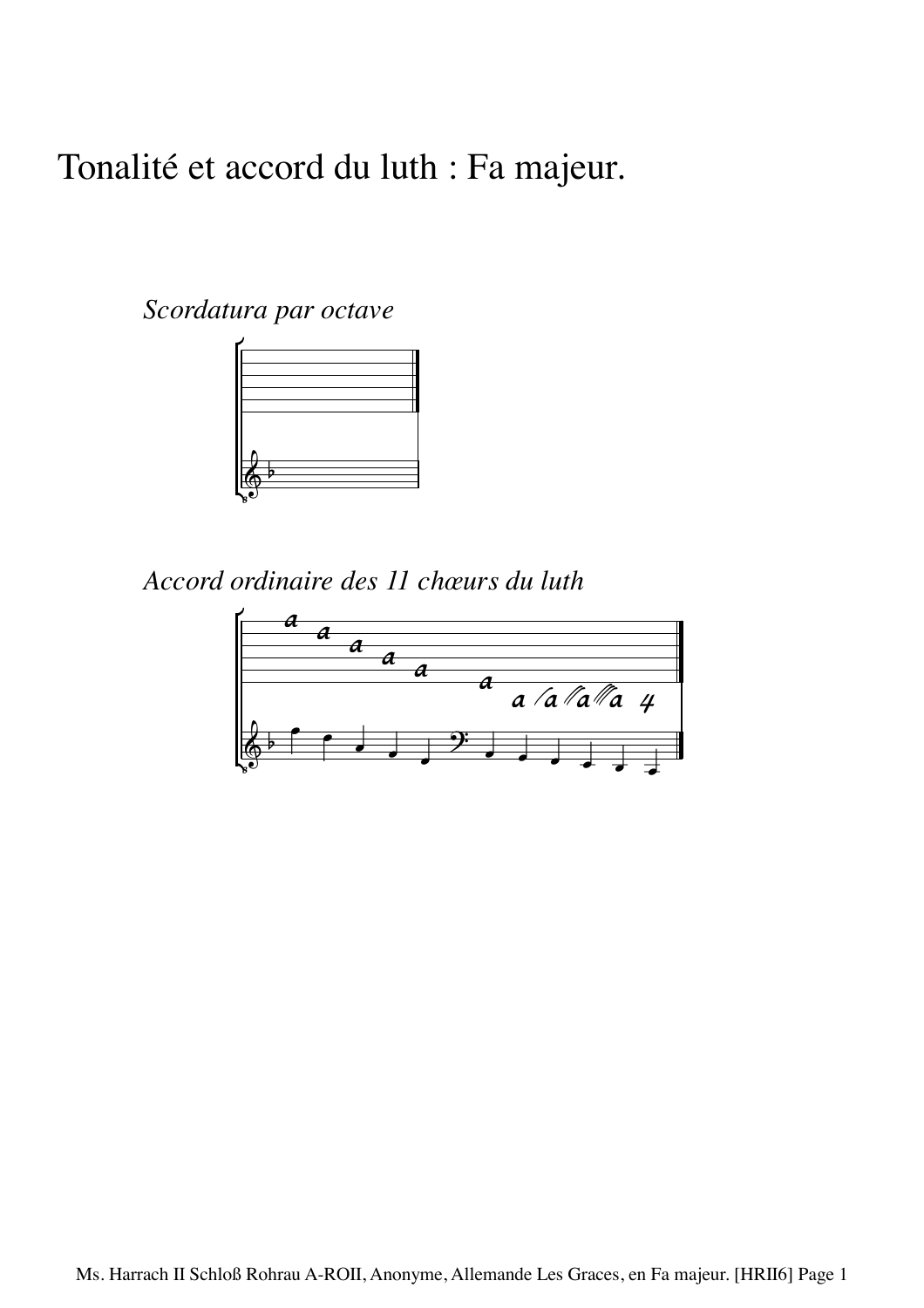#### <span id="page-3-0"></span>Allemande Les Graces.











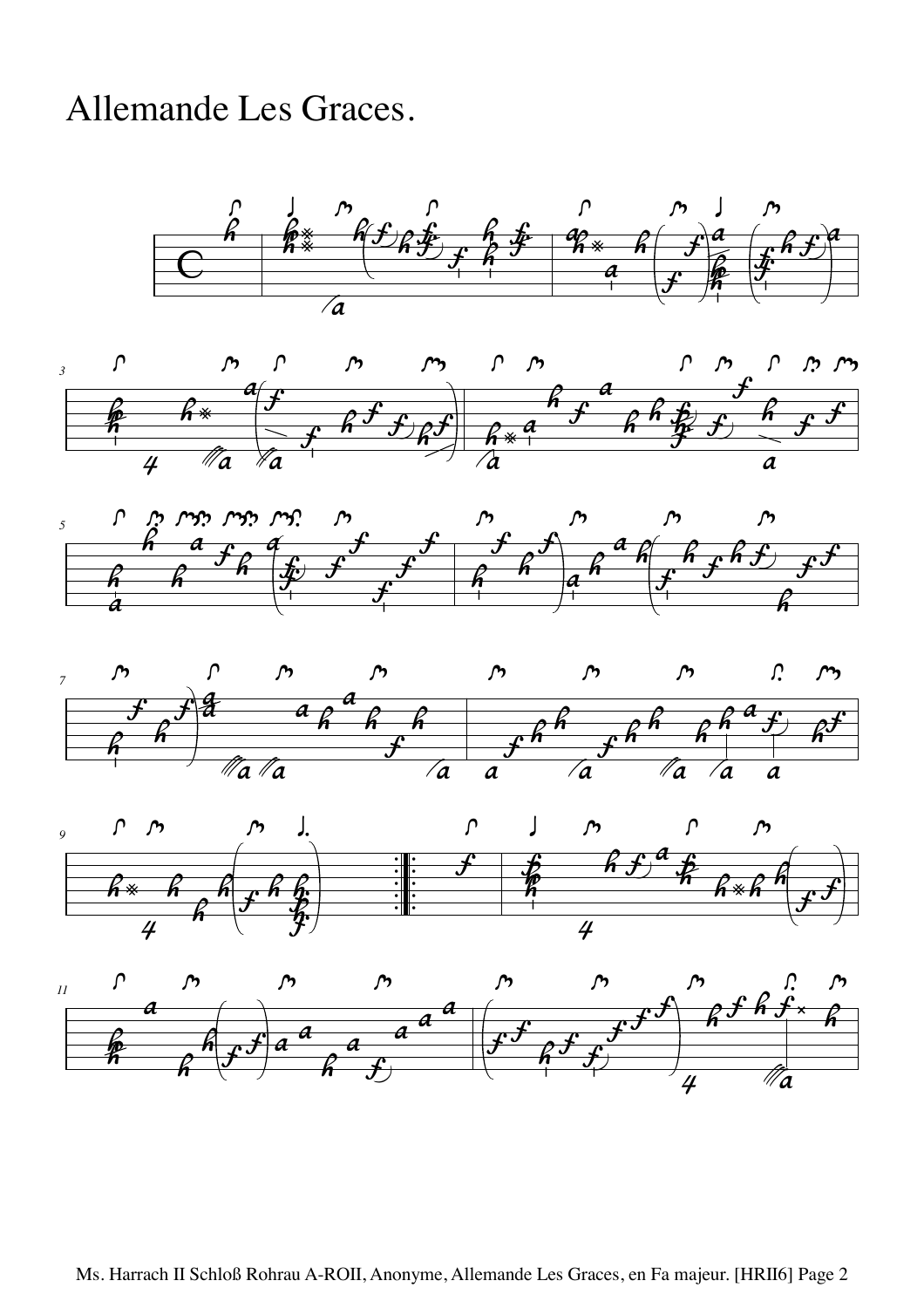



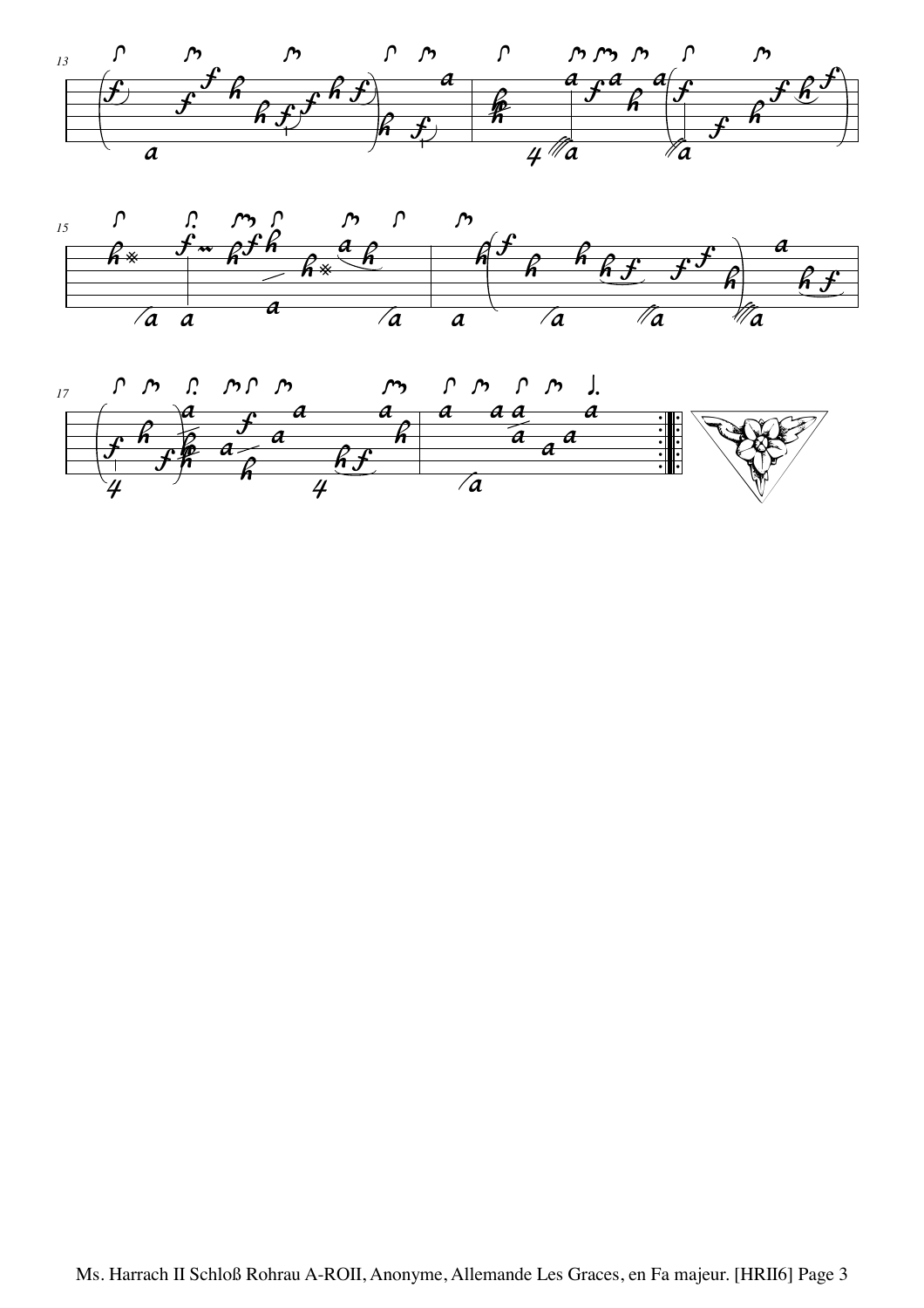## <span id="page-5-0"></span>L'Allemande changée en Courante.











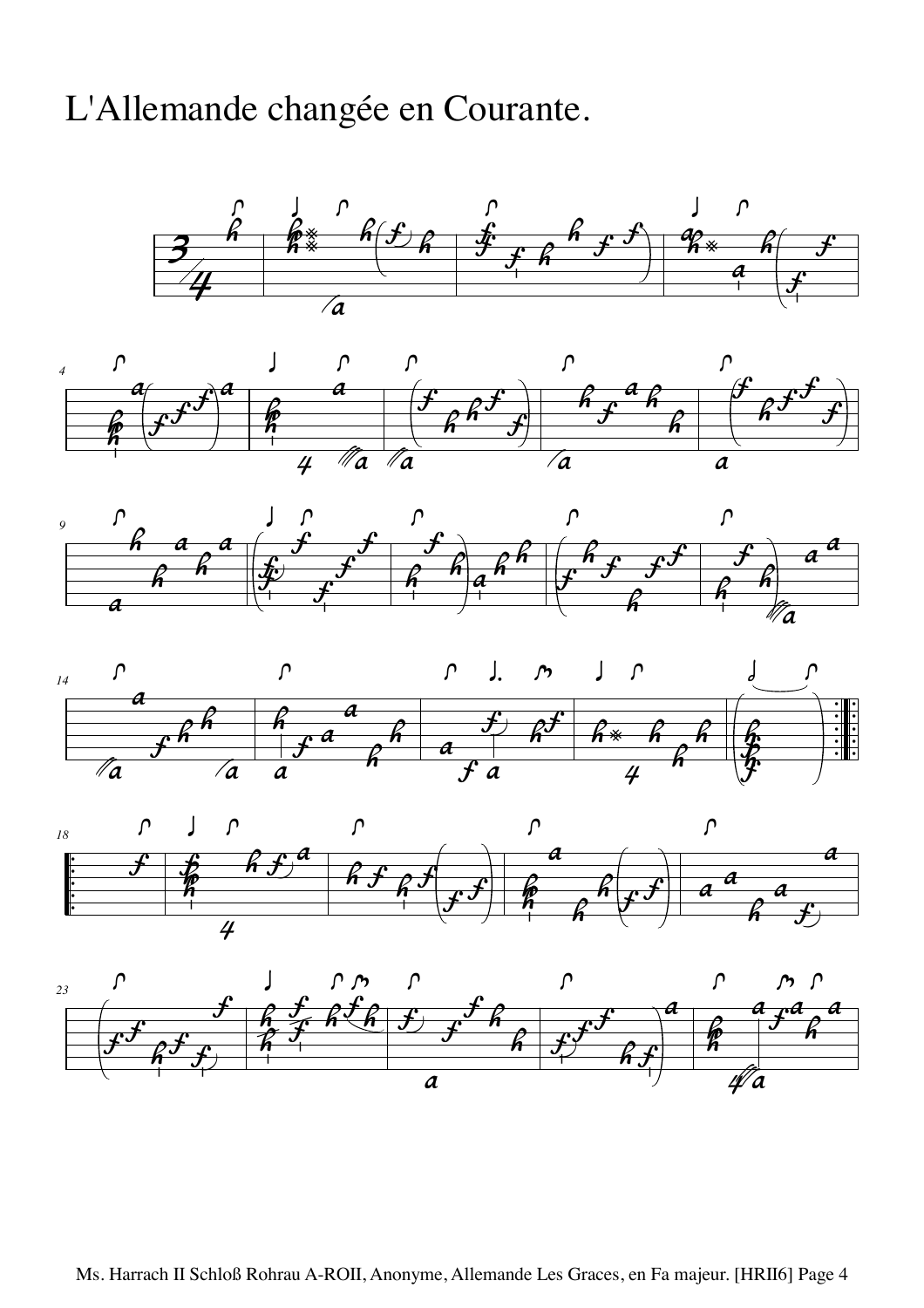

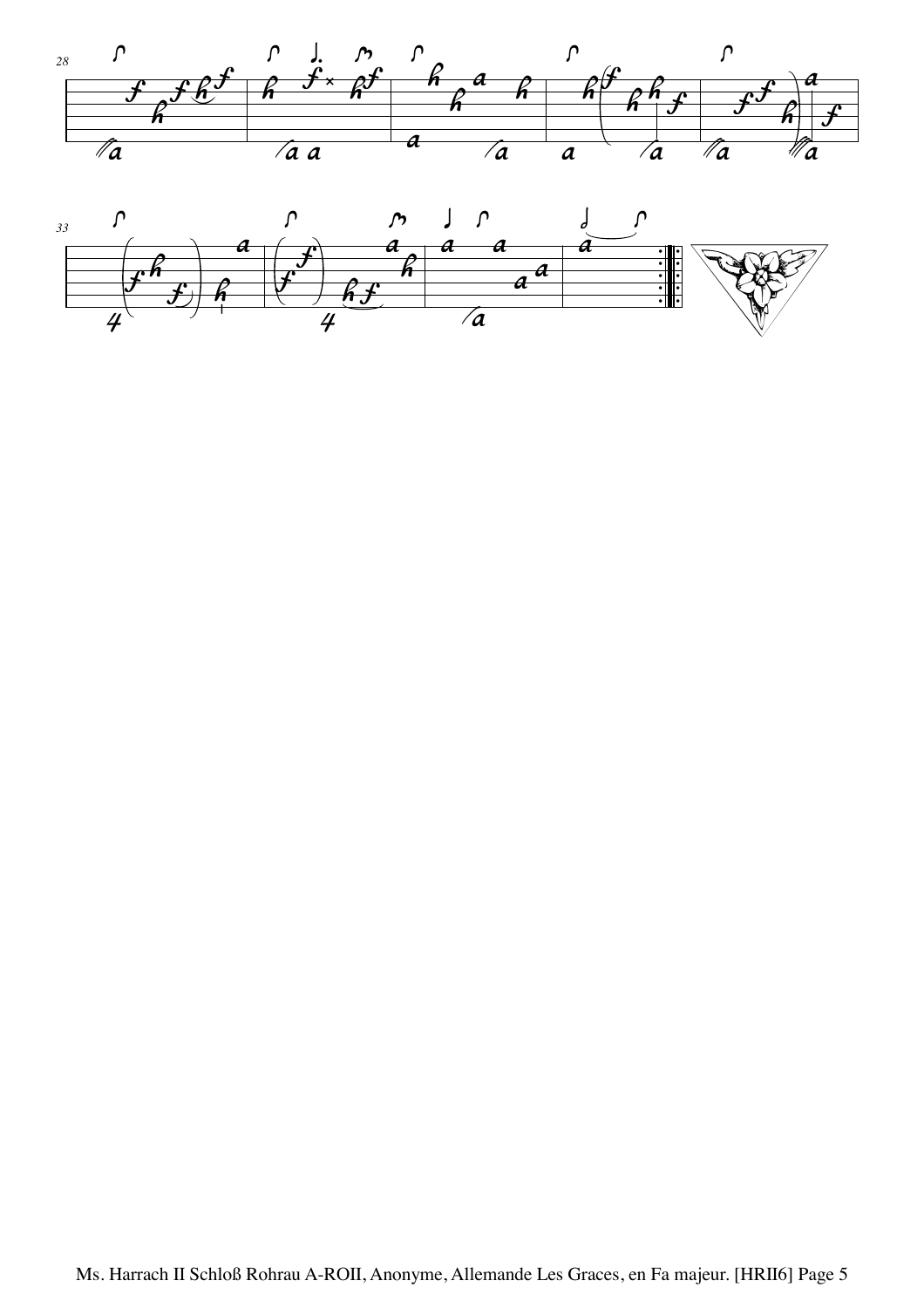### <span id="page-7-0"></span>L'Allemande changée en Gigue.